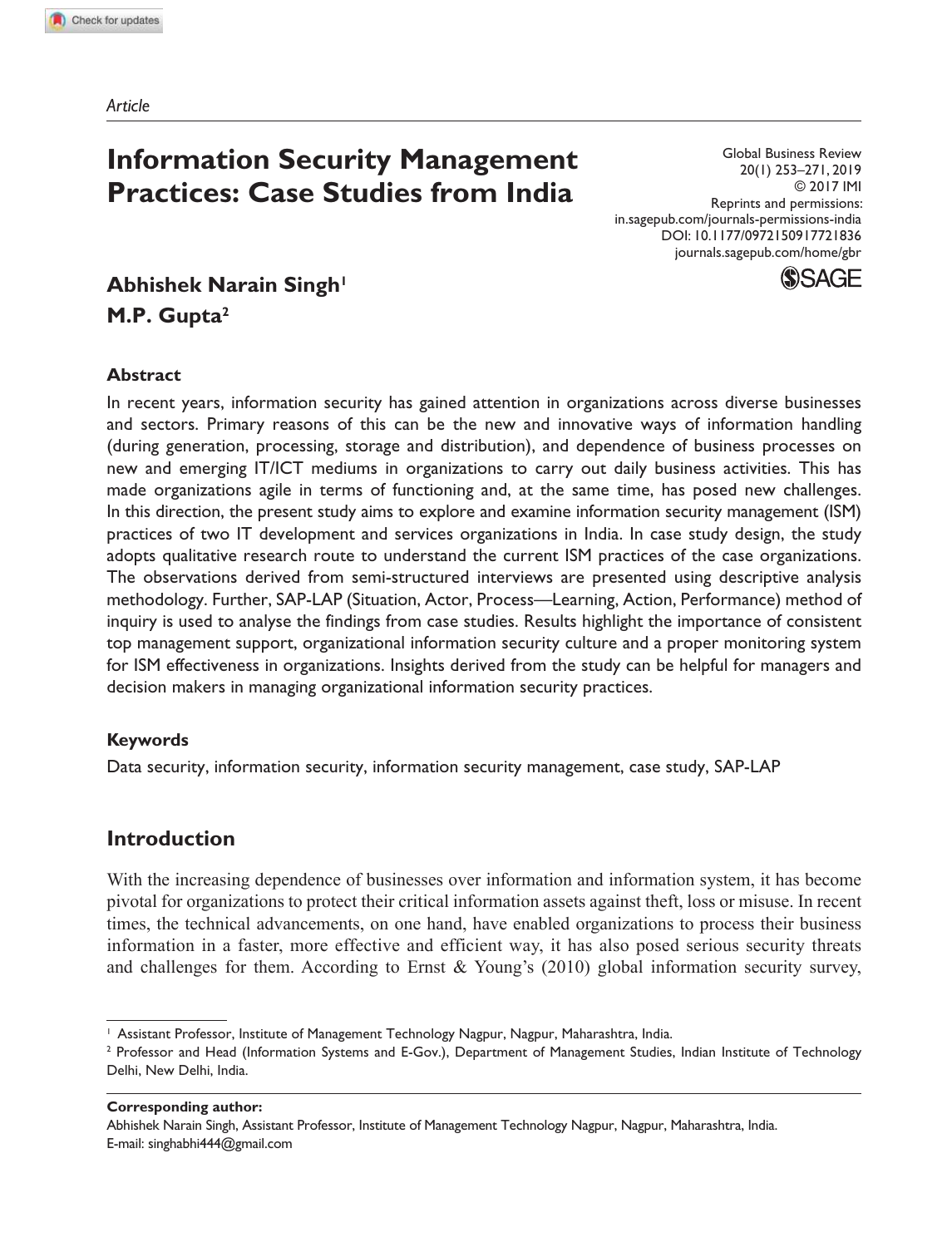in 46 per cent cases companies have indicated that their annual investment in information security have increased (Ernst & Young, 2010). The report also highlights that 60 per cent respondents perceive that use of social networking, cloud computing, smart phones and other personal devices in enterprises have increased the level of risk faced by them (Ernst & Young, 2010). In such a scenario, organizations need to be equipped with the advanced technical solutions. However, technology alone is not sufficient to handle this problem. Organizations need to have a balanced mix of technical, management and behavioural aspects to overcome this challenge (Ashenden, 2008; Werlinger, Hawkey & Beznosov, 2009).

Information security is the 'application of any technical methods and managerial processes on the information resources (hardware, software and data) in order to keep organizational assets and personal privacy protected' (Hong, Chi, Chao & Tang, 2006). Whereas, information security management (ISM) consists the set of activities involved in configuring resources in order to meet information security needs of an organization (Ashenden, 2008). Since ISM is a collective responsibility of employees in any organization, assessment of ISM activities at various organizational levels (i.e., strategic, tactical and operational) becomes essential (Ma, Schmidth & Pearson, 2009). Towards this direction, this article aims to understand and examine the ISM practices of two IT—development and services companies of India. The study uses the management lens while investigating the ISM practices of the cases under examination.

The next section of the article highlights the key studies and researches in the area. Third section discusses the methodology adopted for the study, followed by the key observations derived from the cases are discussed in fourth section. Fifth section presents the Situation, Actor, Process—Learning, Action, Performance (SAP-LAP) analysis of the cases. The next section discusses implications of the research findings for practitioners, followed by limitations of the present study and avenues for future research.

#### **Literature Review**

Information security is a multidimensional discipline (Posthumus & von Solms, 2004; von Solms, 2001). With the evolution of IT/ICT field and the advancements in the ways of information generation, processing, distribution/communication and storage, the nature of information security has changed accordingly. Information security has emerged as a separate discipline with multiple dimensions, such as physical security, technical security, operational security, mobile security, application security and behavioural security. von Solms (2001) identifies 12 different dimensions of information security and also explains the interrelationships among them.

The evolution of ISM discipline, as discussed by von Solms (2000, 2006), has happened into four waves. The first wave is the *technical wave*, where various tools and techniques were applied to handle various information security issues in the organization (the mainframe era where the build-in security features, such as user-id, passwords, and access control lists were prevalent). With the advancements of distributed computing World Wide Web and Internet, organizational boundaries have started blurring. This has led the evolution of the *management wave*, where information security got the attention of the board and senior management (von Solms, 2000). Organizations started focusing on various management aspects of information security, such as policy (Bulgurcu, Cavusoglu & Benbasat, 2010; Hong et al., 2006), training programmes (Furnell, Gennatou & Dowland, 2002; Knapp, Marshall, Rainer & Morrow, 2006), top-management support and involvement (Kankanhalli, Teo, Tan & Wei, 2003) among others. Once this has started becoming the standard practice across organizations, third wave, the *institutional wave* emerged. In the third wave, the focus was more on standardization of the best practices of information security. International standards and certifications (e.g., BS 7799 and ISO/IEC 17799)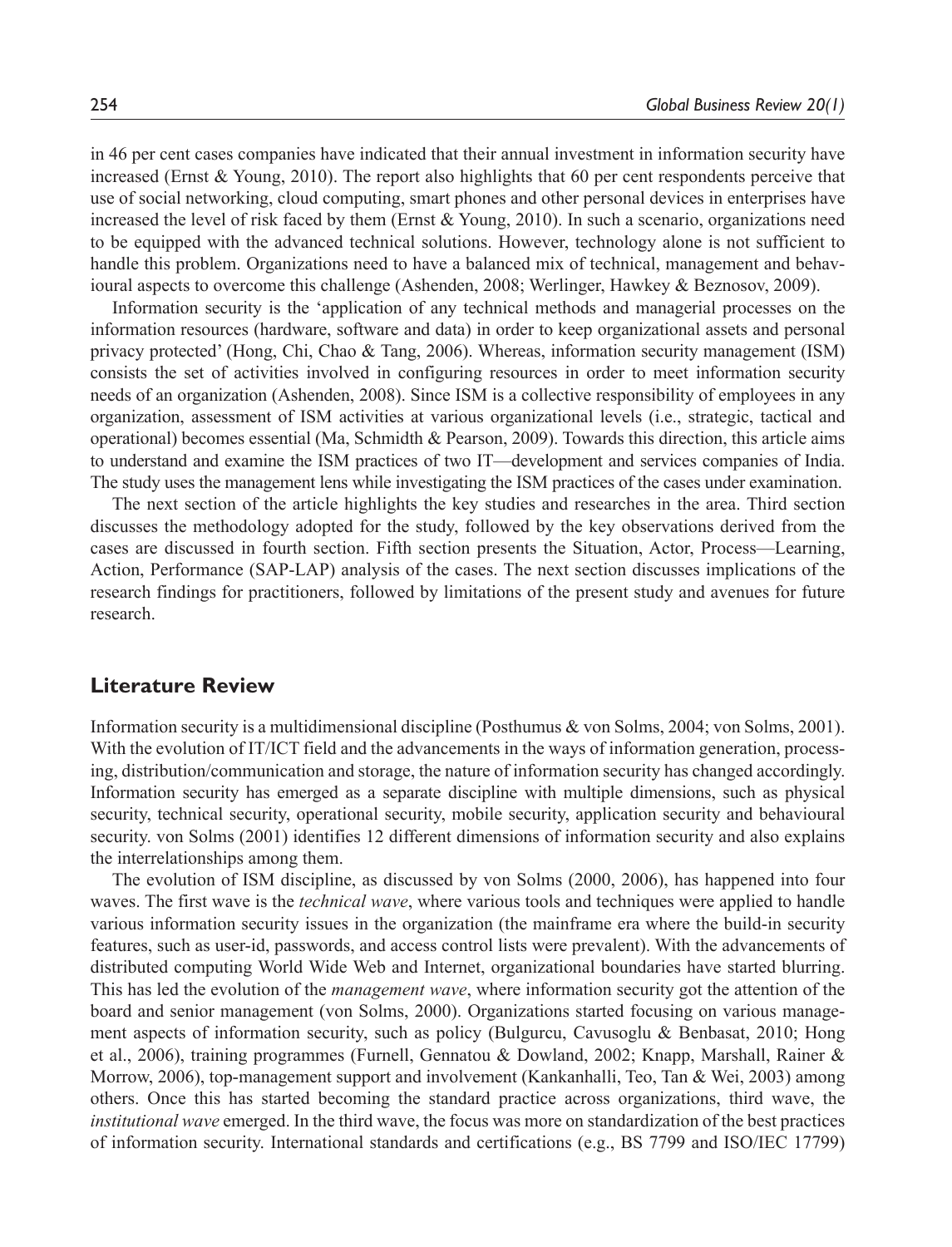were developed, and the attention was to build an information security culture (Knapp et al., 2006; Thomson, von Solms & Louw, 2006) in organizations. Followed by this, the *governance wave* emphasized upon the corporate governance responsibility for the organizational ISM. The building blocks of the governance wave include information security objectives and strategies, organizational structure, commitment of board and top management, risk management, resource management, regulatory and compliance enforcement (Moulton & Coles, 2003; von Solms, 2006).

Over a period, with the maturity of ISM discipline, many frameworks for organizational ISM have been proposed (e.g., Eloff & Eloff, 2005; ISO/IEC 27002:2005, 2005; Ma et al., 2009; Musa, 2010; Perks & Beveridge, 2003; Posthumus & von Solms, 2004). Singh, Gupta and Ojha (2014) have summarized some of these frameworks along with their key identified factors. Some of these factors are external in nature, such as changing security threats, risks, legal/regulatory environment, standards and market situations, whereas business issues, project outsourcing, IT infrastructure, organizational policies and objectives constitute the internal factors (Alexandrova, 2015; Posthumus & von Solms, 2004). On similar lines, Werlinger et al. (2009) have categorized various organizational ISM challenges into human, technical and organizational factors. von Solms and von Solms (2006) discussed various strategic, tactical and operational factors building an information security governance model for organizations. According to the varying business requirements, organizations need a balanced mix of these factors to implement a robust ISM system (Kayworth & Whitten, 2010). Researchers have tried to examine organizational ISM practices in varying contexts. For example, Hong et al. (2006) studied the organizational ISM practices in the context of Taiwan; and Musa (2010) identified various organizational information security governance practices of Saudi organizations. Table 1 presents some of the organizational ISM case studies in varied contexts.

| Author/s                                    | Context                                                                                      | Methodology                                                                                                | Key Findings                                                                                                            |
|---------------------------------------------|----------------------------------------------------------------------------------------------|------------------------------------------------------------------------------------------------------------|-------------------------------------------------------------------------------------------------------------------------|
| Doughty (2003)                              | Information security in a<br>medium size organization                                        | Gap analysis                                                                                               | Implementation of an<br>enterprise security<br>framework is must                                                        |
| Khalfan (2004)                              | IT outsourcing projects of<br>public and private sector<br>organizations in Kuwait           | Questionnaire survey<br>and semi-structured<br>interviews                                                  | Information security<br>risk outdo other project<br>outsourcing concern like<br>loss of control                         |
| Zakaria (2004)                              | Information security<br>culture challenges in a<br>public sector organization<br>in Malaysia | Questionnaire survey,<br>semi-structured<br>interviews and reviews<br>of information security<br>documents | Research design on<br>security culture-<br>identifying employees'<br>information security<br>behaviour                  |
| Mouratidis, Jahankhani and<br>Nkhoma (2008) | Financial sector case<br>study-large size bank                                               | Questionnaire survey and<br>interviews                                                                     | Security concerns of<br>general management have<br>different perspective<br>from network security<br>personnel          |
| Harnesk and Lindstrom<br>(2011)             | Analysing security<br>behaviours in a public<br>nursing centre                               | <b>Interviews</b>                                                                                          | Discipline and agility<br>play vital role in shaping<br>security behaviour<br>$\sim$ $\sim$ $\sim$ $\sim$ $\sim$ $\sim$ |

#### **Table 1.** Organizational ISM Case Studies

*(continued)*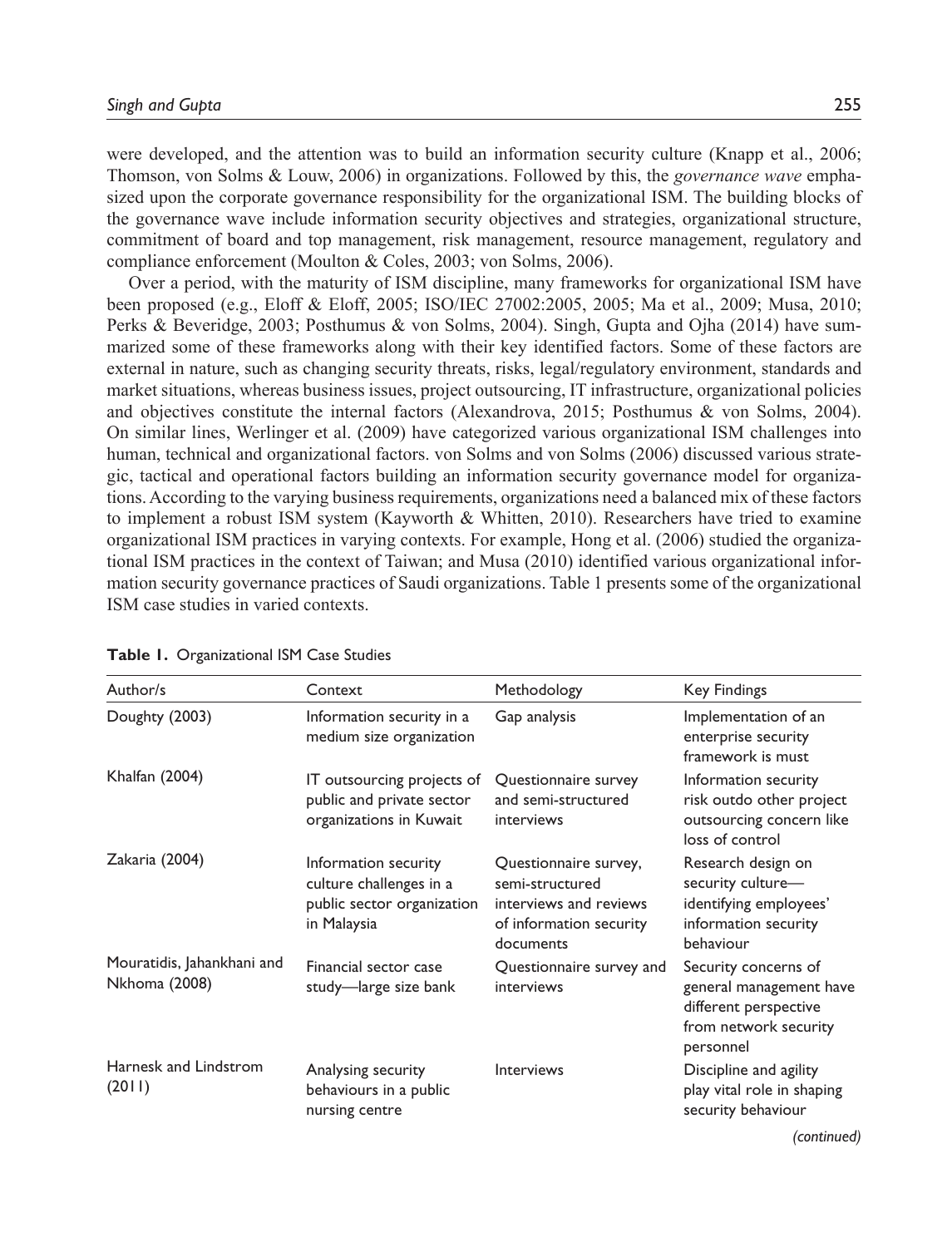| Author/s                                                           | Context                                                                                    | Methodology                                      | <b>Key Findings</b>                                                                                                                 |
|--------------------------------------------------------------------|--------------------------------------------------------------------------------------------|--------------------------------------------------|-------------------------------------------------------------------------------------------------------------------------------------|
| Singh, Picot, Kranz, Gupta<br>and $Oiha$ $(2013)$                  | ISM practices of Indian<br>and German organizations                                        | Semi-structured<br><i>interviews</i>             | Industry type, organization<br>size and culture and<br>regulatory compliance are<br>key determinants of ISM                         |
| Parsons, McCormac,<br>Pattinson, Butavicius and<br>Jerram $(2014)$ | Information security<br>vulnerabilities in three<br>Australian government<br>organizations | Web-based questionnaire<br>survey and interviews | Key information security<br>awareness concerns<br>include wireless security,<br>social media and reporting<br>of security incidents |
| Dhillon, Syed and Pedron<br>(2016)                                 | Distractions in security<br>culture after merger-<br>two European telecom<br>companies     | Semi-structured<br>interviews                    | Effective communication<br>structure and defining<br>clear group boundaries<br>are paramount for ISM                                |

**Table 1.** (continued)

**Source:** Prepared by the authors.

### **Methodology**

In an interpretive case study research approach, this study examines the ISM practices of two IT development and services organizations in India. Following the qualitative research route, semistructured interviews were conducted to investigate the ISM practices of the companies. Purposive sampling technique was used to select interview respondents across the hierarchy in organizations to capture multiple viewpoints. Interviews were conducted personally, face-to-face in the real-life setting of the respondents. A semi-structured questionnaire template (given in Annexure) was used for the interview purpose. The template consists of 12 ISM factors identified from a previous study conducted by authors (Singh et al., 2014). These factors include *Information Security Requirements, Top Management Support, Information Security Policy, Information Security Training, Information Security Awareness, Information Security Culture, Information Security Audit, ISM Best Practices, Asset Management, Information Security Incident Management, Information Security Regulations Compliance*  and *ISM Effectiveness.* Total 16 interviews were conducted, eight from each case organizations. Profiles of the respondents are given in Table 2. Each interview, approximately 45–50 minutes long, was audio recorded and transcripts were prepared for further analysis.

The study adopts a two-step methodology for data analysis and presentation. At first step, the observations derived from interviews are presented using descriptive analysis methodology. Creswell (1994) illustrates the descriptive research methodology as, 'it is to gather information about the present condition of a case to describe its situation, and to investigate the cause/s of particular phenomena'. The interview responses were assessed in respect to general and distinctive phenomena that reflect upon points of interest to fulfil the objectives of the study (Babbie, 2004). That results in a descriptive review of current practices of organizational ISM of the cases under study.

At second step, SAP-LAP method of inquiry (Sushil, 2000, 2001) was used to systematically analyse the cases based on various *Situations*, involved *Actors* and various *Processes* for organizational ISM functions. The interaction of SAP leads to various LAP activities. Based on the *Learning* derived from this interplay, various *Actions* are identified. That leads to the improved *Performance* of situations, actors and processes (Sushil, 2001). The analysis brings additional insights and is helpful in identifying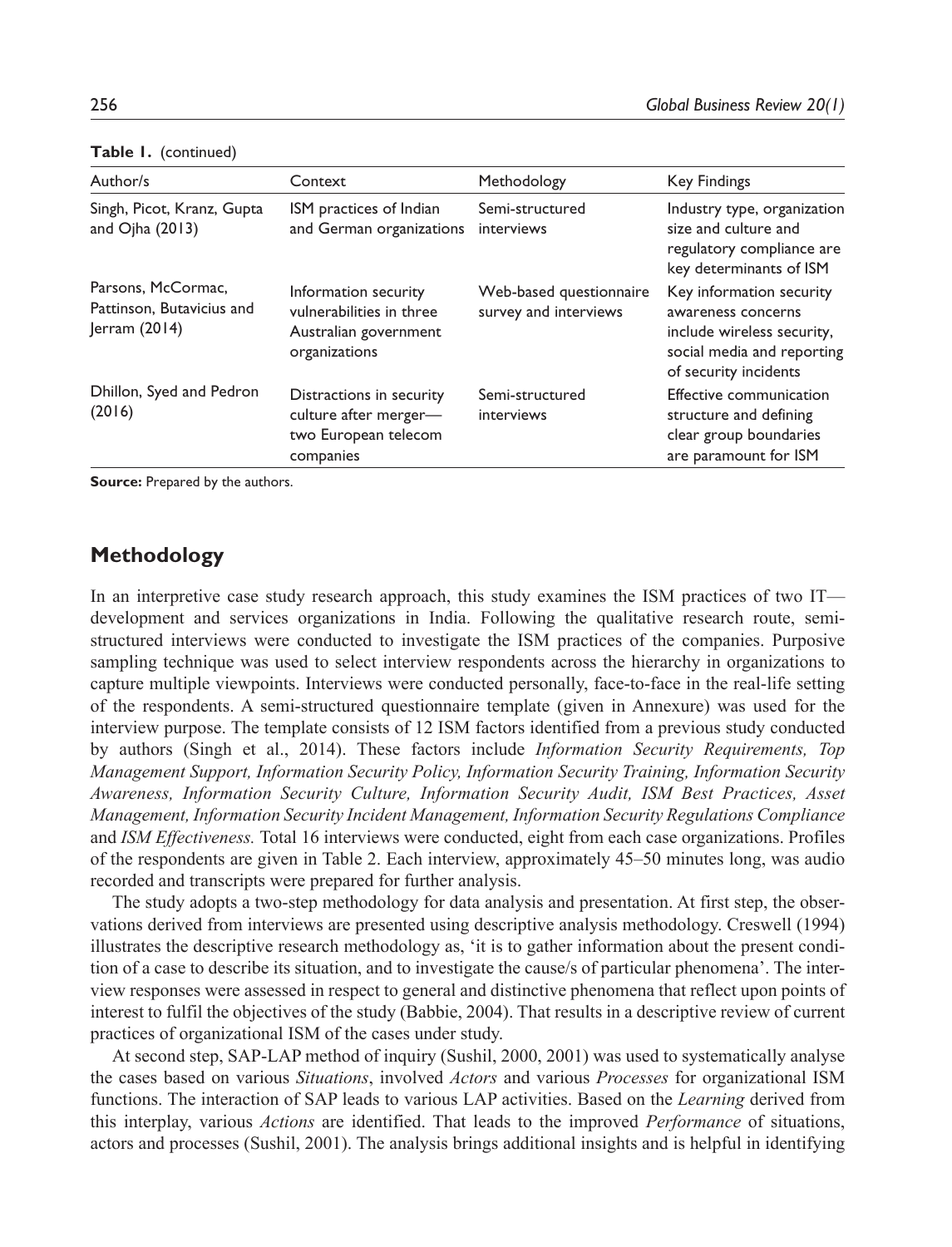|        | Profile of the Respondent                                     | <b>Work Experience</b> |
|--------|---------------------------------------------------------------|------------------------|
| Case A | Managing Director (MD)                                        | 20 Years               |
|        | Manager-Software testing                                      | 10+ Years              |
|        | Project coordinator                                           | 6 Years                |
|        | Team lead-(dot) Net                                           | 6+ Years               |
|        | Technical associate                                           | 5 Years                |
|        | Network engineer                                              | 2+ Years               |
|        | Network engineer                                              | 3+ Years               |
|        | Technical associate—Mobile applications                       | 3 Years                |
| Case B | General Manager—Infrastructure and Chief Information 23 Years |                        |
|        | Security Officer (CISO)                                       |                        |
|        | General Manager-IT networks                                   | 25+ Years              |
|        | General Manager-Corporate coordination                        | 27 Years               |
|        | Senior engineer-IT networks                                   | 15 Years               |
|        | Manager-Material management                                   | 12 Years               |
|        | Senior software engineer-E-procurement                        | 7 Years                |
|        | Senior software engineer-Infrastructure and security          | 7 Years                |
|        | IT engineer                                                   | 5 Years                |

**Table 2.** Respondents' Profile

**Source:** Prepared by the authors.

the key areas of improvements (Husain, Sushil & Pathak, 2002; Kak, 2004; Singh et al., 2013; Thakkar, Kanda & Deshmukh, 2008).

## **Case Study**

## *Case A*

Started in March, 2011, Case A is a New Delhi-based custom software solutions provider company. Company deals in developing and customizing software solutions for clients on a project basis and provides technical and business support in an outsourced capability. The main business and service areas of the company include IT consulting, web design and development, mobile applications development, software development, robotics and Internet marketing. The company has an employee base of 50 people, and it caters clients from a wide range of industries including aerospace, automotive, consumer goods, food, metal fabrication, medical, pharmaceutical and solar panel, among others.

## *Case B*

Case B is an autonomous organization founded in July, 1986 that designs, develops, implements and maintains IT systems, products and services of one of the major government institutions in India. Governed by board, the organization has a Managing Director as the top authority. Operating with 800 employees, the key functions of the company are as follows provide IT solutions, manage overall information system and give IT consulting services to its parent organization. Headquartered in New Delhi, the organization has its regional offices in five other cities in India.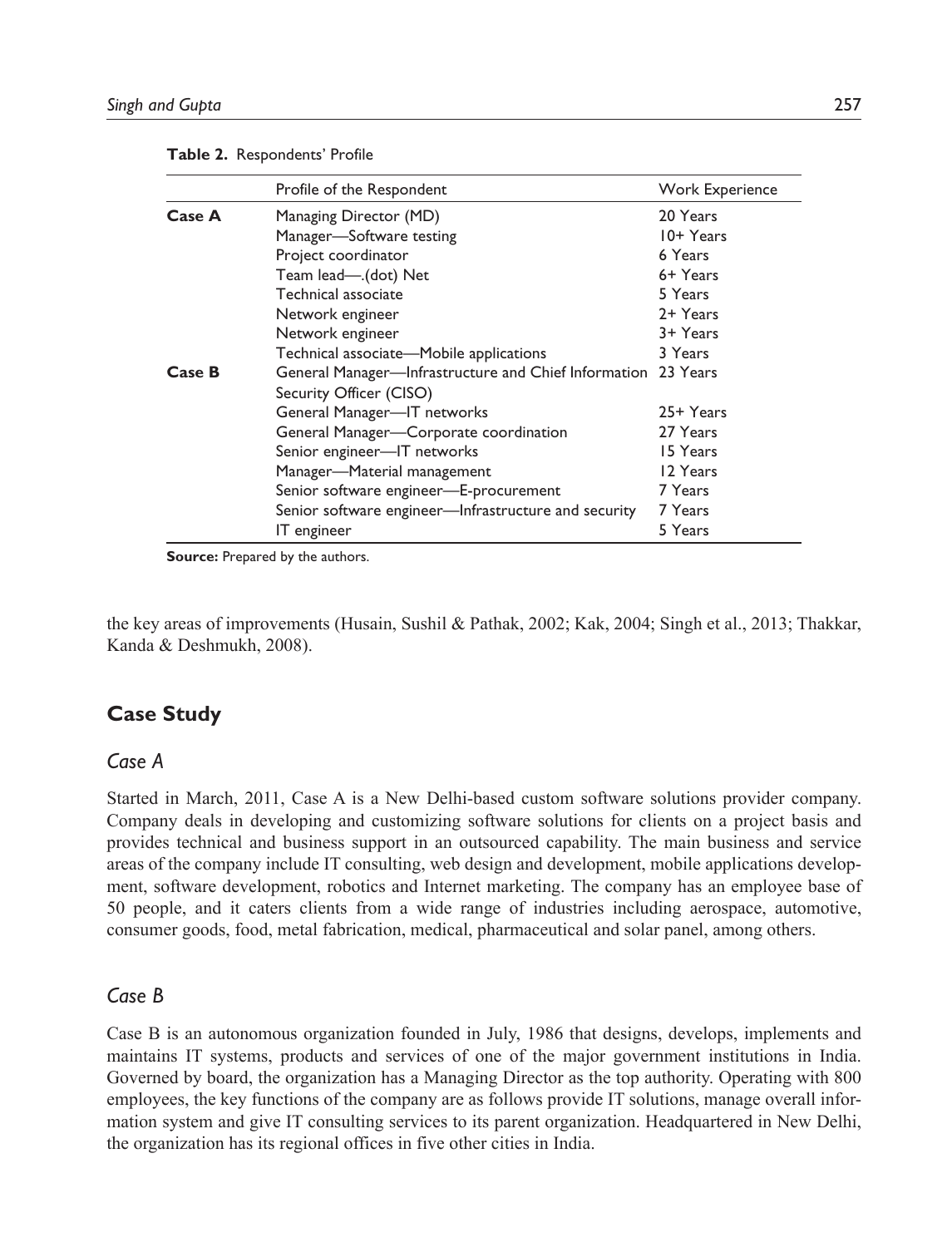# **Key Observations**

Key observations are presented based on the interview responses from employees across hierarchy in the case organizations. Questionnaire used for conducting interviews is given in Annexure.

# *Information Security Requirements*

Since Case A operates in software development, web applications and mobile applications development business, any information loss (e.g., losing codes, software programs, applications, etc.) is crucial for the company and its operations. Any information security breach incident affects the productivity of the organization. This may ultimately result into serious outcomes, such as financial losses, loss of productivity, delayed projects, loss of intellectual property, losing clients and, above all, loss of reputation. The top management and software developers acknowledge that information security is the critical aspect for business continuity of the organization.

if the productivity is lost in our area, then it directly relates to losing our clients, because we have to deliver our projects within scheduled time. And if client loses the trust, he will not give us more business...

ISM is beneficial for the organization as well as for the employees...

The core function of the Case B is the data and information management and to provide IT support to its parent organization for critical public functions. The survival of the organization is solely dependent upon the proper functioning of its information systems. Thus, information security is essential for Case B. Since customers of the Case B are citizens and the parent government organization, any deviation in data/information and information system will result in large public outcry. As described by the chief information security officer (CISO), 'if an internal application fails, only few users of departments will be affected, but if any of our critical application fails, it will be disastrous'.

for my organization, there are two assets which are most important; one is the information which we hold and process, the second one, I will say, the technical human resources who do this job...

my organization survives on managing information...

# *Top Management Support*

Although the top management (of Case A) is aware of the importance of information security for the organization, a consistent support for the same is missing. This is primarily because of the budget constraints and reluctant approach of the senior management towards this issue. There is no information security officer or any similar authority in the company. ISM activities of the organization are managed by the network team. This leads to lack of co-ordination and control.

time to time, there is top management support, but not up to the level what is required in our organization, it is lacking...

With the change in senior executives, there is a varying change in priority regarding information security in Case B. For some, information security is an important aspect, but for others, it is not. However, with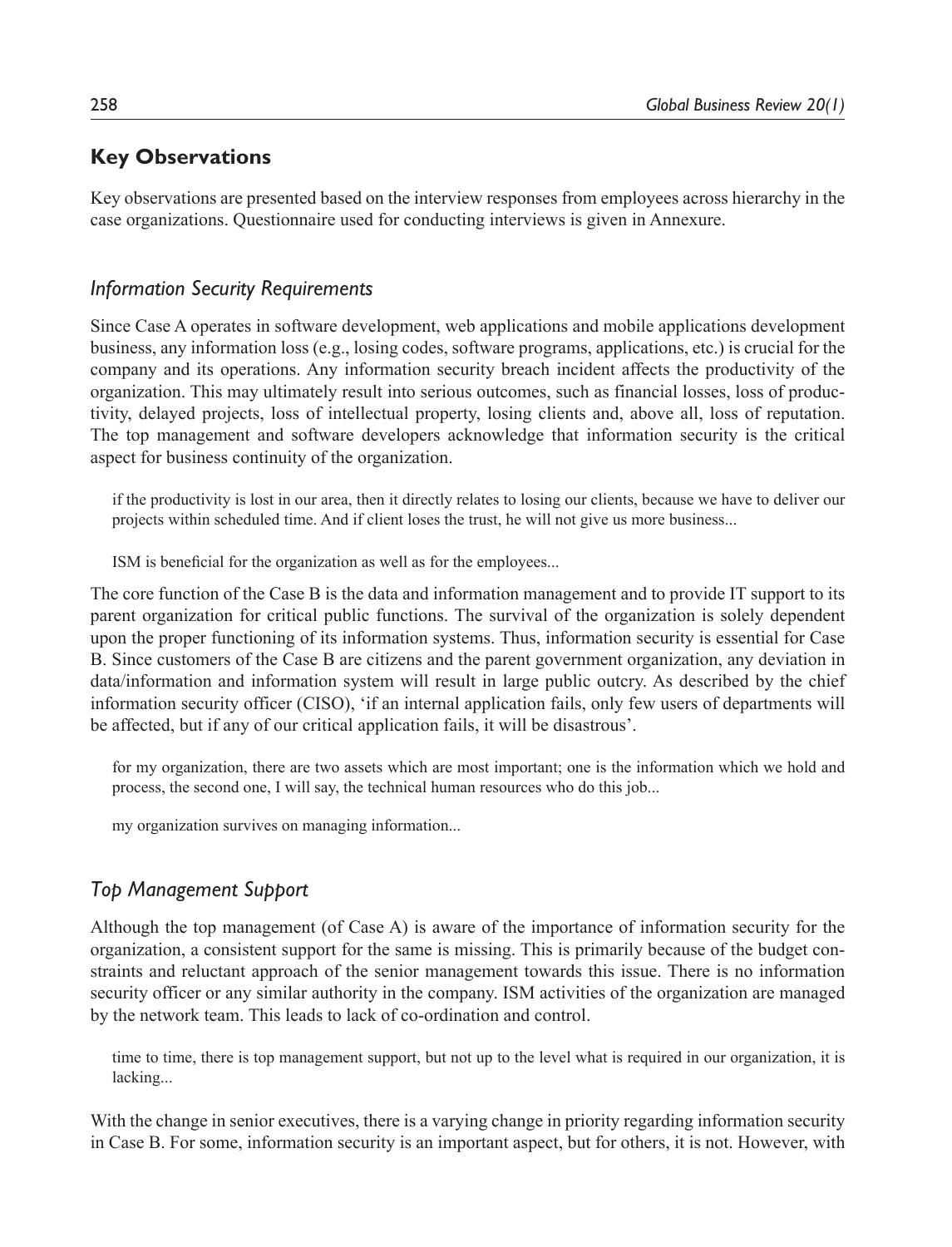the newly created CISO position in the organization, information security has got attention and the ISM activities have started becoming streamlined. CISO along with his two team members are responsible to manage various ISM functions of the organization. Now with a push from CISO office, the senior management started realizing the importance of information security and is willing to support its various functions. Still, there is a challenge of lack of skilled manpower and funds to support various ISM functions in the organization.

the situation was very bad. Now, it is in an improving stage. But it is not reached to a level where I feel satisfied. Still we have to beg for funds. So, it is still given a tertiary or later stage of priority... as the top manager feels about security the whole group feels like that only. So it is top to down always...

## *Information Security Policy*

There is no documented information security policy in Case A. The information security roles and responsibilities of employees are not defined. There is no classification of accountabilities for various information security-related functions in the organization. In an ad-hoc manner, employees take actions on their own to manage information security related to their work.

Case B has released its information security policy in June 2012. Before that, there were some guidelines related to information security, but it was limited in sense and not covering all the aspects of ISM. Now, after June 2012, the organization has officially released a comprehensive information security policy which covers roles and responsibilities of employees, vendors and third-party contractors. There is a clause in policy to review it annually. According to CISO, 'we have identified certain areas of improvement in our policy and we are planning to incorporate them in our annual policy review'.

comprehensive information security policy is there, but its compliance is another issue...

## *Information Security Training*

There is no formal information security training programmes for employees (Case A)—neither at the time of joining the company nor later. There is no procedure for identifying information security requirements of employees as per their specific job requirements and accordingly train them. For any information security-related concern, employees take their own decisions. There is no formal procedure (predefined steps) or consulting authority. A need for regular information security training and awareness programmes were realized in the course of interviews with employees.

there is no information security training or awareness program; it is based on individual efforts of employees...

when employees join the company, all the criteria of ISM must be made clear to them, that what is information security? How we are managing it? And, how it is critical for us? Some briefing should be there for all the employees...

Case B has a defined process for information security training of employees. There are various internal as well as external information security training programmes for employees. Every group has a representative that coordinates information security activities of the group. There are two kinds of training one is 'general awareness training' for every employee, and second is 'specific area related training' as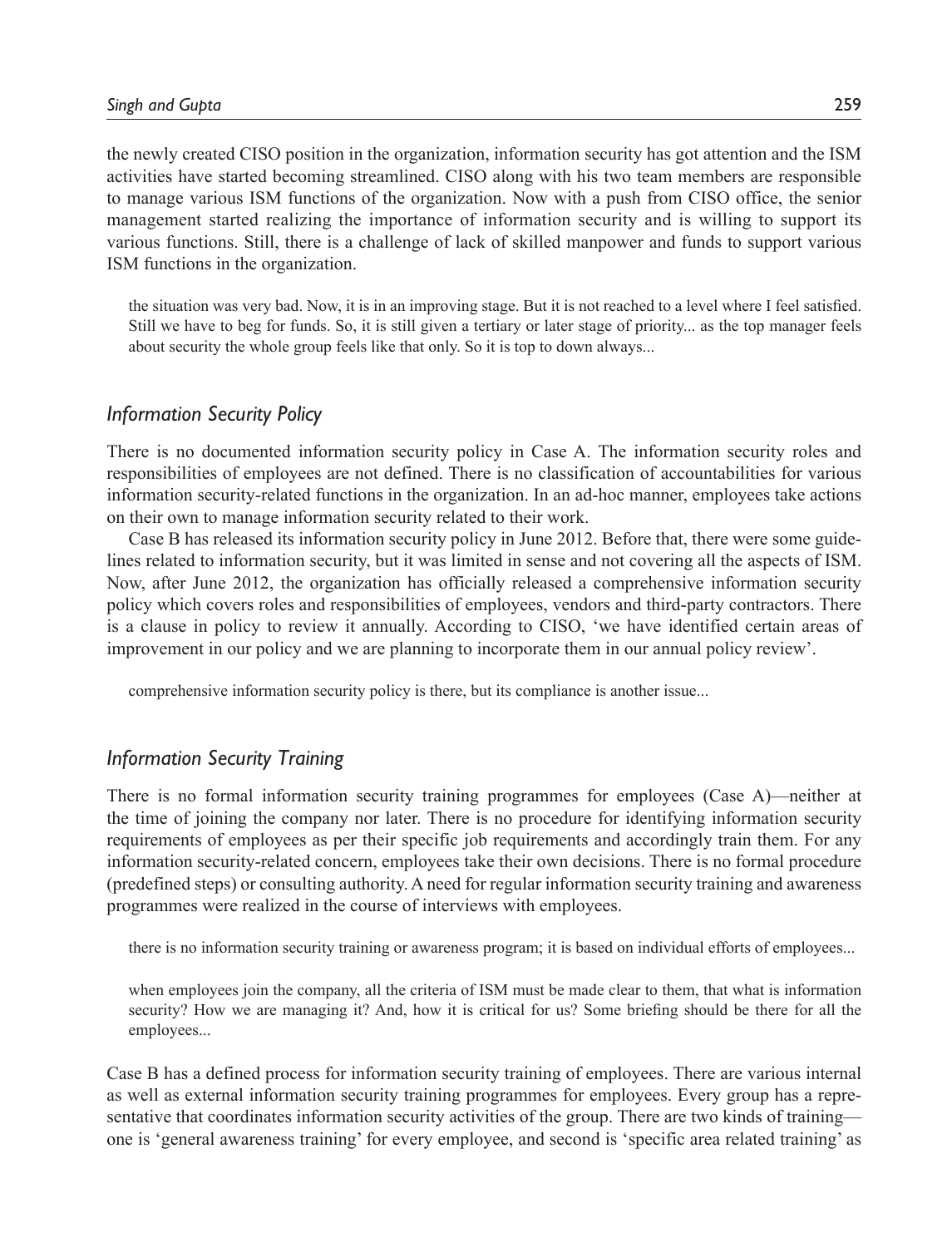per specific job requirements. There is an internal team to coordinate the training programmes. Experts from industry and other agencies are invited to conduct training sessions, workshops and seminars. In addition to this, there is a 1 hour workshop conducted internally, where employees from different groups share their experiences related to ISM. For the area-specific training, employees are nominated from different groups and they have been trained by expert agencies, such as CERT-In (Computer Emergency Response Team—India) and ISACA (Information Systems Audit and Control Association), etc. CERT-In conducts such training programmes in every 15 days where generally 2–3 people participate from the Case B. These participants come back and share their learning within their group and with other groups through internal workshops in the organization.

monthly we try to hold one hour workshop or lecture, where our group people or the people who have got the training in CERT-In, they share their experience. Or if some incident has happened in their group that we ask them to share...

for most of them it is revelation (during training) that such things also keep happening...

## *Information Security Awareness*

In the absence of any information security training programmes, employees in Case A found to be very less aware about various information security threats and countermeasures. Although some employees know the possible risks to the information and information assets that they are dealing with, but in the absence of any policy or guidelines, they have no idea what to do about it. There is no communication on information security roles and responsibilities of employees. There is a general lack of awareness about penalties or legal consequences of any information security breach incident. There is no advisor to consult/discuss ISM concerns and issues in the organization.

without employees' awareness for information security, budget and all other resources and efforts are useless...

time to time sessions on information security will be beneficial for all employees...

Case B makes efforts to communicate possible risks, threats and countermeasures to employees through various training programmes conducted internally as well as outside the organization. Along with this, organization has a comprehensive information security policy that is been discussed with employees on time to time. Organization's information security policy and guidelines are published on the Intranet and employees are asked to refer to it in case of any confusion. There is an internal mailing system where employees raise and discuss ISM-related issues/concerns. Further, as next step, every employee has to sign a compliance declaration for organization's information security policy. Employees are being educated on their acceptable behaviour towards organization's equipment, network, etc. In this direction, CERT-In acts as a government appointed advisor for various ISM activities and functions of the organization.

I will not say, 100 per cent are aware. It might be 50-50. But we are trying to improve that situation by bringing more people in the training groups...

right now, more focus is on creating awareness, that, it is important. Then, we will focus on specifics...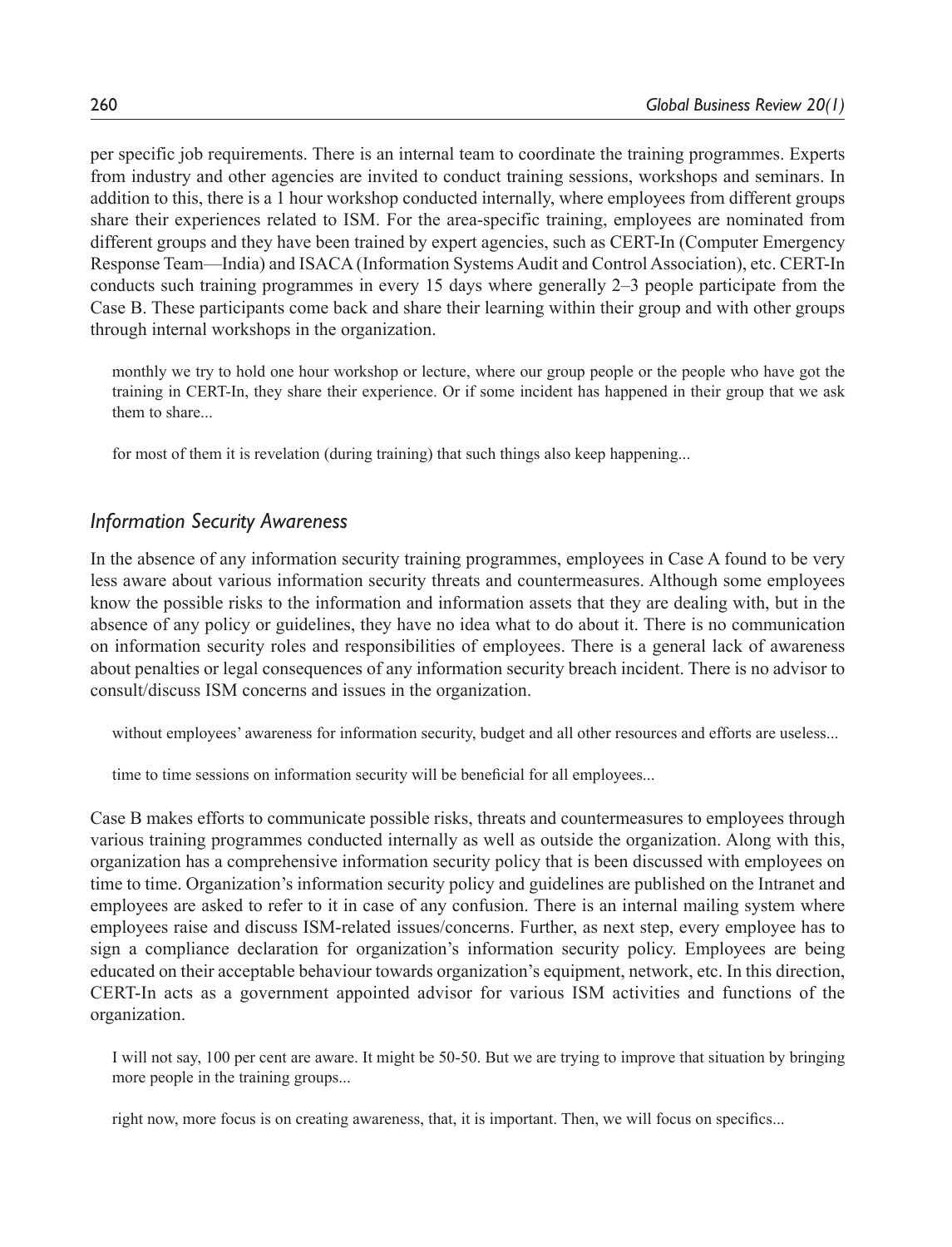### *Information Security Culture*

Case A lacks in terms of creating a culture of ISM in day-to-day activities of employees. In general, employees do not see information security as a part of their job. For example, ISM practices, such as changing passwords at regular basis, not to share passwords, take regular backups of critical data, are not been followed by employees and are mostly seen as a burden. There is no mechanism to monitor employees' information security behaviour. Organization does not have any forum to discuss these issues. If anyone faces some problem, they take ad-hoc actions within group to resolve the issue.

I give suggestions sometimes, but this is not my job...

they (employees) think, it (ISM) is a simple thing, who cares? Nobody bothers about it. The approach is, who will need it, will do it; my job is to do my work...

With the help of regularly conducted information security training and awareness programmes, Case B has an information security culture, but in a very nascent stage. Still it needs a wide spread within the organization, not only among employees but also in the attitude of senior management and executives. The groups which are dealing with critical or sensitive applications are generally found more aware than others. The CISO estimates the information security awareness level in organization as 50 per cent. Thus, it can be said that there is still a long road to travel. There are further plans to start a forum where employees can exchange their ideas and share their concerns with senior officials regarding ISM.

some people are very good in following security policies. We find around 20 per cent of such people. Another 30 per cent will be on the fringes, if they are told, they will follow. Rest 50 per cent, they don't care. They feel their things are not so critical. …Basically, it comes from the culture. The high security culture is not yet there, I'll say, it's still in a low state...

### *Information Security Audit*

There is no mechanism of information security audit in Case A. Organization does not conduct any internal or external information security audits. Network team has the responsibility to monitor the log records of the servers and take necessary action in case of any deviations. Organization does not have any information security certification. As described by the Managing Director of the company, 'we are a small company; we do not require any such ISM certification. May be in future, as the company grows, we will consider it'.

Case B has conducted an internal information security audit after defining the information security policy of the organization. Based on prescribed guidelines, this is for the first time that the CISO along with his team has conducted internal audits. These guidelines are in the form of a checklist (generic as well as application-specific) derived from multiple agencies, such as CERT-In and ISACA. As per the policy, internal audit is to be conducted once every year. It is the responsibility of representatives from various groups to coordinate audits with the security team. Organization also conducts external information security audits by Standardization Testing and Quality Certification (STQC) or any such CERT-In impanelled agency. These audits are generally network audits or application-specific audits. Based on the sensitivity of the applications and systems, different groups are mandated to maintain and monitor logs.

May be by next year, we are planning to have ISO/IEC 27001 security certification for our data centre at-least, not for the organization as a whole, because there are lot of processes which are not yet correct...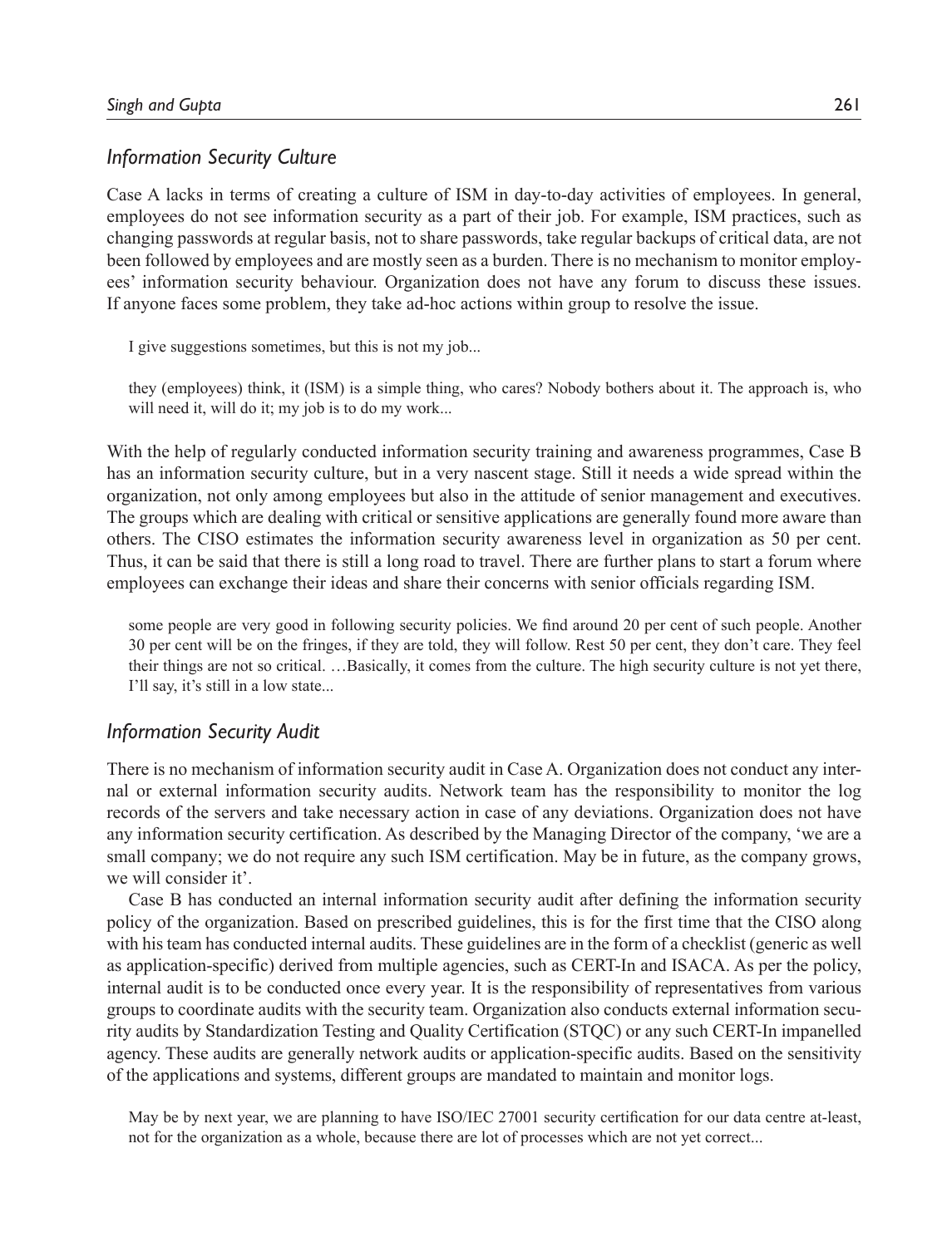# *Information Security Management Best Practices*

ISM practices of Case A are ad-hoc and reactive in nature. There is no clear plan for identifying and managing risks to various business operations of the organization. Some of the gap areas, as highlighted, include the following absence of any risk management plan, sharing of passwords, no filtering of Internet downloads, no regular updates of antivirus programmes, employees take with them sensitive project data files. This may partially be because of poor information security and no thrust from top management.

they feel bounded if there is proper implementation of security systems. For example could not use pen drives, could not take codes home with them, could not put data of their own, not be able to open private emails, etc.

Case B does not have any risk management plan for the organization. Based on the criticality of applications, different groups are required to identify risks and define their mitigation plan. It depends upon the initiatives taken by group head; there is no defined process for this, as of now. Organization follows layered security architecture, such as logged routers, Intrusion Prevention System (IPS), Intrusion Detection System (IDS) , layered firewalls, militarized zones, demilitarized zones, antimalware checks, proxy checks and antivirus system to protect its network against malicious programmes and cyberattacks. Best-practices guidelines, as part of security policy, include the following asset classification, clean desk policy and changing passwords periodically among others.

in security policy all these things are very clearly and elaborately mentioned. They have to take care of the security of their assigned equipment, desks, etc.

## *Asset Management*

As a part of inventory, Case A keeps record of the company's IT and non-IT assets. Assets are not classified based on risk or criticality. PCs and laptops are generally used on shared basis, so it is hard to fix the accountability. There is no process to identify the critical risks for the information and information assets of the organization. Organization does not have any physical access control mechanism; employees have free access to different functional areas. There is no electronic or manual identity check (and record keeping) while entering or exiting the office. Although bringing personal data computing or storage devices to the office is not allowed, there is no check for the same. It was found in the course of interview that there is no strict implementation of such rules. While network team has been assigned the task to restrict the access of IT systems and services based on roles, all the systems including central server are generally accessible by all the employees. Everyone has passwords and can log-in to the server and other systems.

BYOD is not allowed, but there is no check. If they want, they can bring… everyone brings his/her pen drives and uses it on systems…

Case B follows a mechanism to categorize information infrastructure of the organization from 'highly critical' to 'not so critical'. The categorization is carried out based on the basis of risks, threats and the cost of recovery. Organization also follows various physical security access control mechanisms, such as video surveillance at entry gates and data centres, RFID-controlled doors, entry only with proper ID card and restricted access to various areas/departments within the office. For employees to access the IT systems and services of the organization, there are various roles defined based on the privilege levels assigned to them.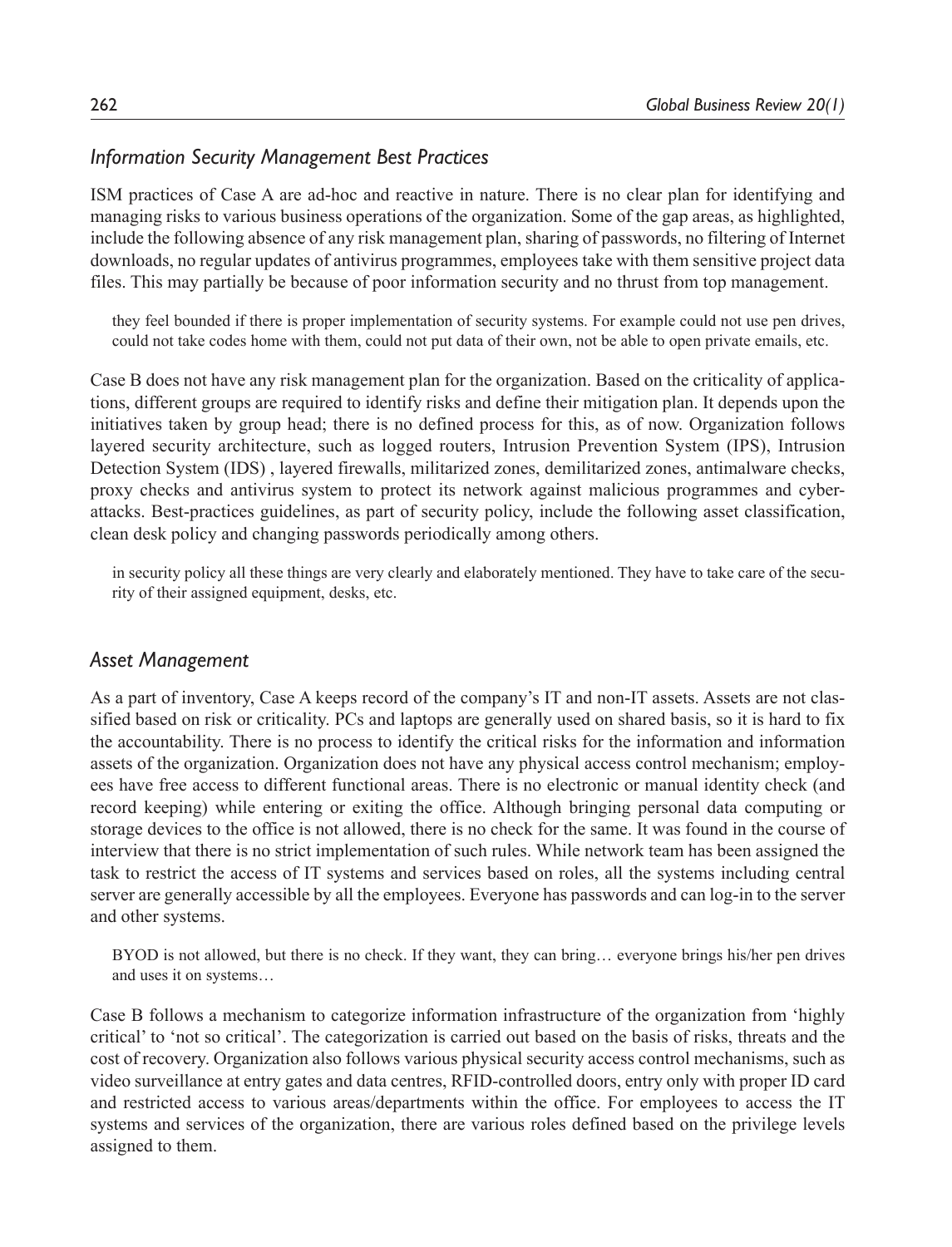in future, we plan to have a single ID authentication, so that the roles or privileges being decided from a single place. Right now, it is completely distributed..

## *Information Security Incident Management*

During interviews, it was found that Case A has no defined information security incident management plan. Employees are not aware of the consequences of not following information security processes or practices. As a business continuity and disaster recovery plan, organization uses a centralized server for data storage, but the access password is shared among employees. The company uses free online storage spaces (e.g., Dropbox) for backup. Organization follows a reactive approach towards information security incident management. Following is one such incident as described by an interviewee:

few days ago an employee formatted a partition of the system hard disk by mistake. There are mechanisms like recovery software to prevent such things, but they are not taking care about this. We lost a lot of our data and test applications. I lost my R&D data for some test application… such incidents delay the projects… many developers are complaining to me that they lost their data. Such incidents de-motivate the R&D work...

Case B has an information security incident management plan defined and documented in the organization's information security policy document. The implementation and compliance of which is dependent upon various application groups. Few groups which deal with critical and sensitive applications have created and communicated the incident management plan, whereas few others are reluctant towards it. As described by a group head, 'it requires a compliance pressure from the top, which is not yet there'. Since the whole ISM process has started recently in the organization, the management's focus is to first create more awareness and slowly proceed to more specific objectives. Organization has a Business Continuity (BC) and Disaster Recovery (DR) site at a distant geographical location. There is a defined process to take regular data backups which is stored separately off-site.

## *Information Security Regulations Compliance*

Although Case A uses licensed software, downloading freeware software from the Internet is allowed and it is commonly practiced by employees. There is no mechanism to check the use of unauthorized software on company systems. Organization does not has any ISM certification (like ISO/IEC 27001 etc.) and nor does it planning to have it in near future. Regarding the data privacy issues, on principle, different groups are allowed only to access the data and other relevant information related to their specific work/project, but in practice, all the employees have access to all sorts of data. Even software developers take the project data and codes with them in their personal devices to home; there is no check or restriction on that.

for any certification, you need policies and proper documentation of every process, that's not there...

actually in our system, there is no privacy. As I said, anybody can take the codes to his/her home, if he/she wants...

For the servers' front, Case B has full compliance to its policy related to the 'use of licensed software', whereas for the standalone PCs, there is no strict compliance to the 'use of licensed software' policy.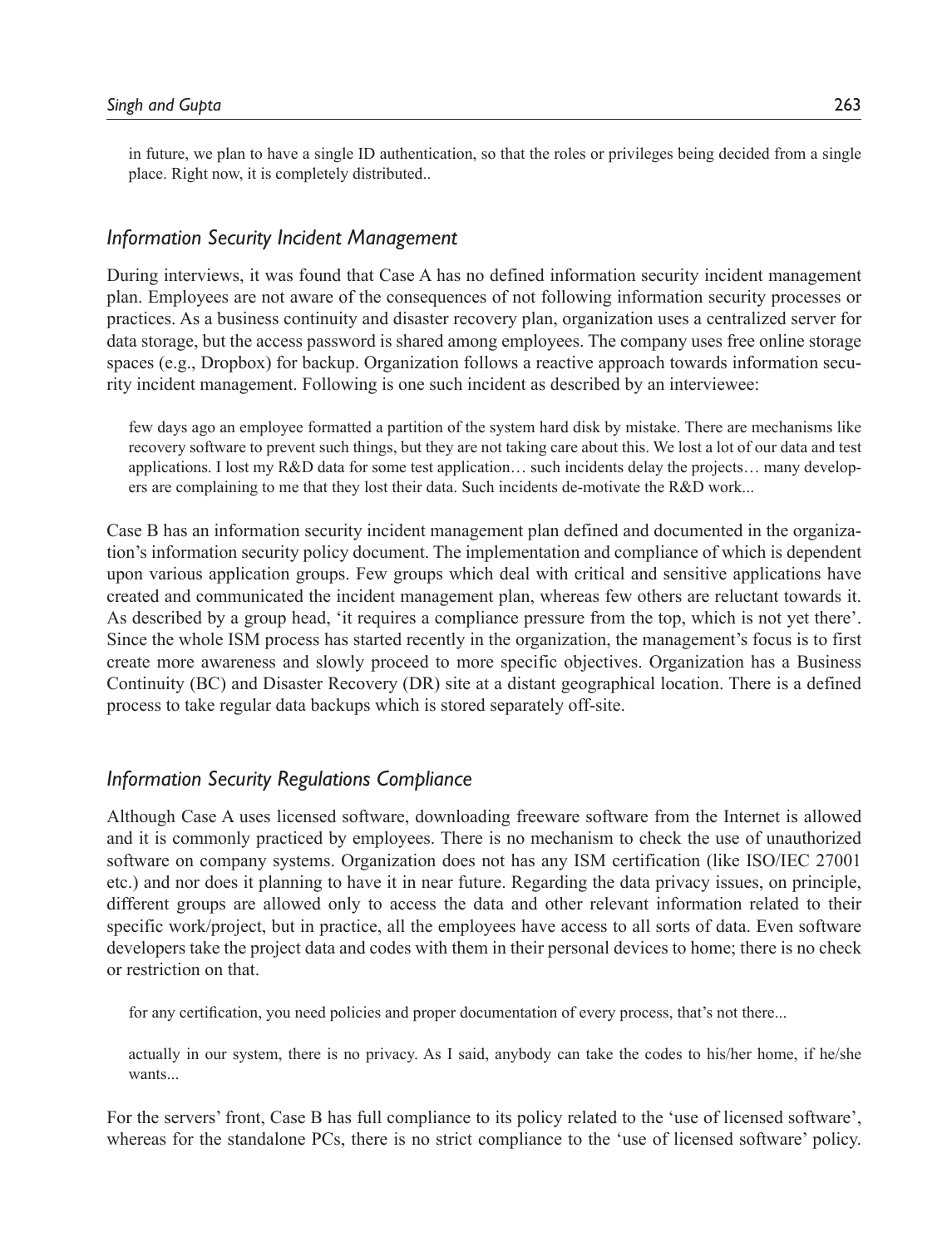There is no mechanism to check the validity of the licenses of software used on PCs; however, the organization is planning to have an automated tool for the same in the next upgrade of its network access control. Organization is planning to get an ISO/IEC 27001 ISM certification for its data centre. For information security certification at organizational level, CISO has a view that they are not yet ready for the same. As most of the data of Case B is public in nature, organization does not have much privacy concerns. Whereas, for the private, internal and sensitive data, organization uses various access control mechanisms, such as digital signatures and two factor authentication.

we want to go step by step. Let me see how much of effort and infrastructure investment is there, and then we will plan accordingly for ISM certification...

## *Information Security Management Effectiveness*

Although the top management, managers and other employees of Case A acknowledge the fact that information security is a critical aspect of their business, the issue has given very low priority in the organization. In absence of any information security policy or guidelines, there are no defined processes or systems for ISM in the organization. Due to lack of training or awareness programmes, employees are generally unaware about various risks to the information and information assets that they are dealing with. In the course of interview, this has come-up very clearly that because of the carelessness and reluctance, often data get lost, and this affects the overall productivity of the organization. In some cases, such incidents have delayed project delivery that resulted into adverse outcomes in terms of financial losses, loss of business and even losing clients.

a risk assessment and management plan is definitely required for the organization, but it is not there...

accountabilities need to be set, and not just verbally, it should be defined and documented...

The senior management finds the ISM practices of Case B effective, as they have not faced any serious security incident yet, except few minor defacement and Distributed Denial of Service (DDoS) attack cases. Organization has information security policy and guidelines in place; however, there is low level of compliance. To reduce human intervention, there is a need of automated systems to enforce compliance. More awareness is needed at higher management and at board level to bring information security up in the priority list, so that required resources in terms of funds and man-power are made available.

in our current case, security is actually a hindrance to the performance… that is the feeling of top management in-general...

we feel that our security systems and practices are working. But they are not in compliance to our policy fully...

# **SAP-LAP Analysis of Cases**

## *Case A*

The 'Situation, Actor, Process—Learning, Action, Performance' (SAP-LAP) analysis of Case A (Table 3) shows that the ISM practices of the company are ad hoc in nature. In absence of any information security policy and lack of training/awareness programmes for employees, there is no information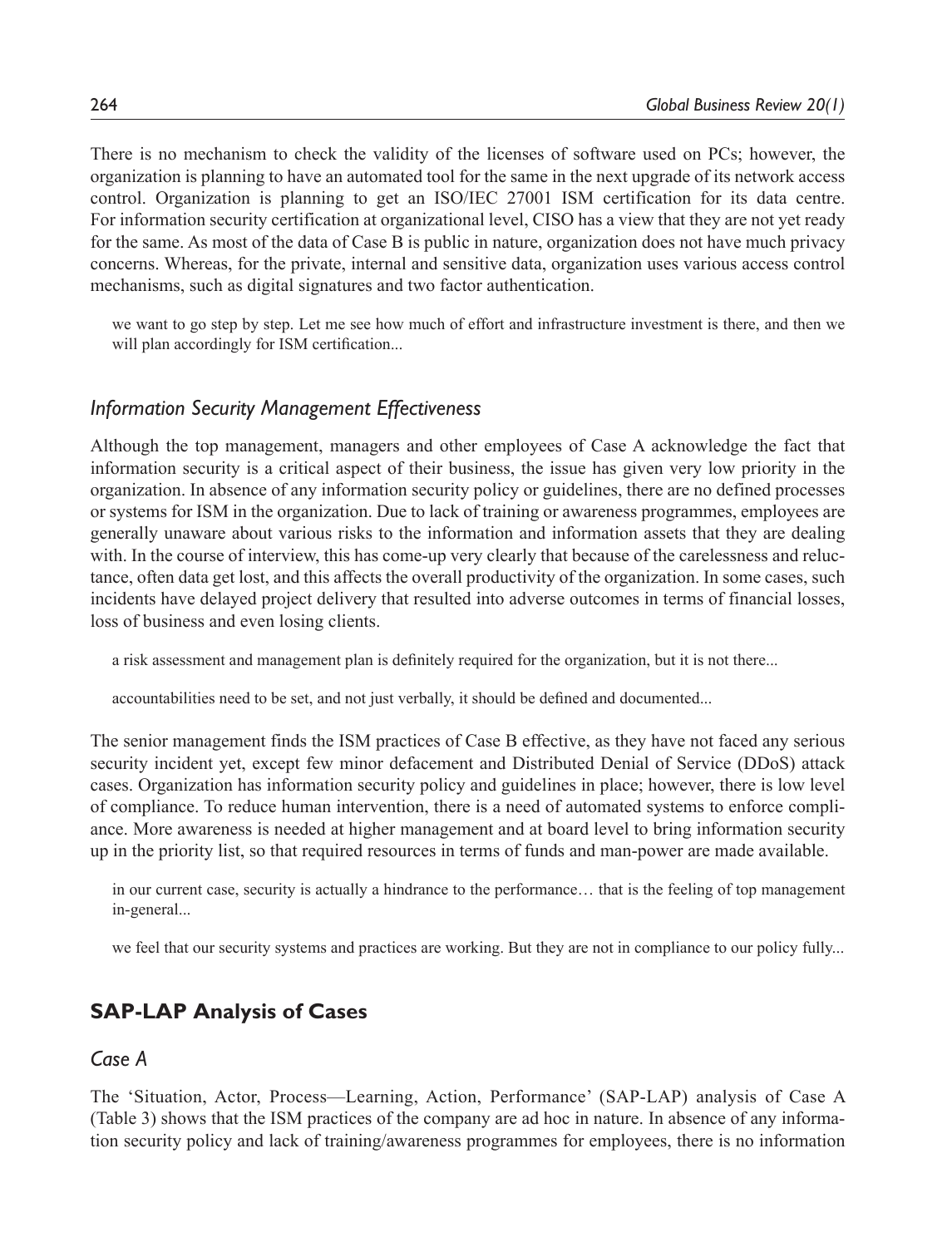#### **Table 3.** SAP-LAP Analysis of Case A

| <b>SITUATION</b>   | No documented information security policy                                                                 |
|--------------------|-----------------------------------------------------------------------------------------------------------|
|                    | No information security training for employees                                                            |
|                    | No internal or external information security audits                                                       |
|                    | Poor awareness for information security; individual level efforts                                         |
|                    | No privacy for clients' data, everyone can access every project information                               |
|                    | No password policy, administrative passwords are shared with employees                                    |
|                    | No clear division of work, responsibility and accountability                                              |
| <b>ACTOR</b>       | <b>Managing Director</b>                                                                                  |
|                    | Network team                                                                                              |
|                    | Group (team) leaders                                                                                      |
|                    | Employees                                                                                                 |
|                    | <b>Clients</b>                                                                                            |
| <b>PROCESS</b>     | No risk management process                                                                                |
|                    | No asset management                                                                                       |
|                    | Reactive approach towards ISM                                                                             |
|                    | Ad-hoc approach for information security incident management                                              |
|                    | No documentation, records or logs are maintained                                                          |
| <b>LEARNING</b>    | If the top management shows concern about information security, rest follow and vice versa                |
|                    | Fixing responsibilities and accountabilities can create an environment for good ISM practices             |
|                    | Even basic awareness can help to reduce big information security incidents                                |
|                    | A blame-game creates bad information security culture in organization                                     |
|                    | No action for information security violations encourage employees to do the same in future                |
| <b>ACTION</b>      | Make an information security policy (and guidelines) and roadmap for its implementation<br>and compliance |
|                    | Identify information security risks for the organization and their counter measures                       |
|                    | Provide general information security training to employees at the time of joining and further             |
|                    | application-specific training to different teams                                                          |
|                    | Educate employees for their acceptable/unacceptable behaviour regarding information                       |
|                    | security<br>Non-disclosure agreements for employees and third parties                                     |
| <b>PERFORMANCE</b> | Information security incidents affect the productivity of organization                                    |
|                    | Loss of data/information hinders R&D activities and de-motivate employees                                 |
|                    | Data losses and information security breach incidents lead to lack of trust and dissatisfaction           |
|                    | in clients                                                                                                |
|                    | Because of bad ISM practices (resulting into project delays), organization may suffer loss of             |
|                    | business                                                                                                  |
|                    | Breach of data/privacy can create legal complications for the organization                                |

**Source:** Prepared by the authors.

security culture in the organization. Learning derived from the case suggests that organization needs to identify key risks and vulnerabilities to its information and information assets, and accordingly define an information security policy and implementation mechanism. This will certainly help organization to improve in terms of productivity, employees' satisfaction and clients' trust.

## *Case B*

The findings from SAP-LAP analysis of Case B (Table 4) suggest that the organization started streamlining its ISM practices; however, it is still in a nascent stage. A consistent top management support is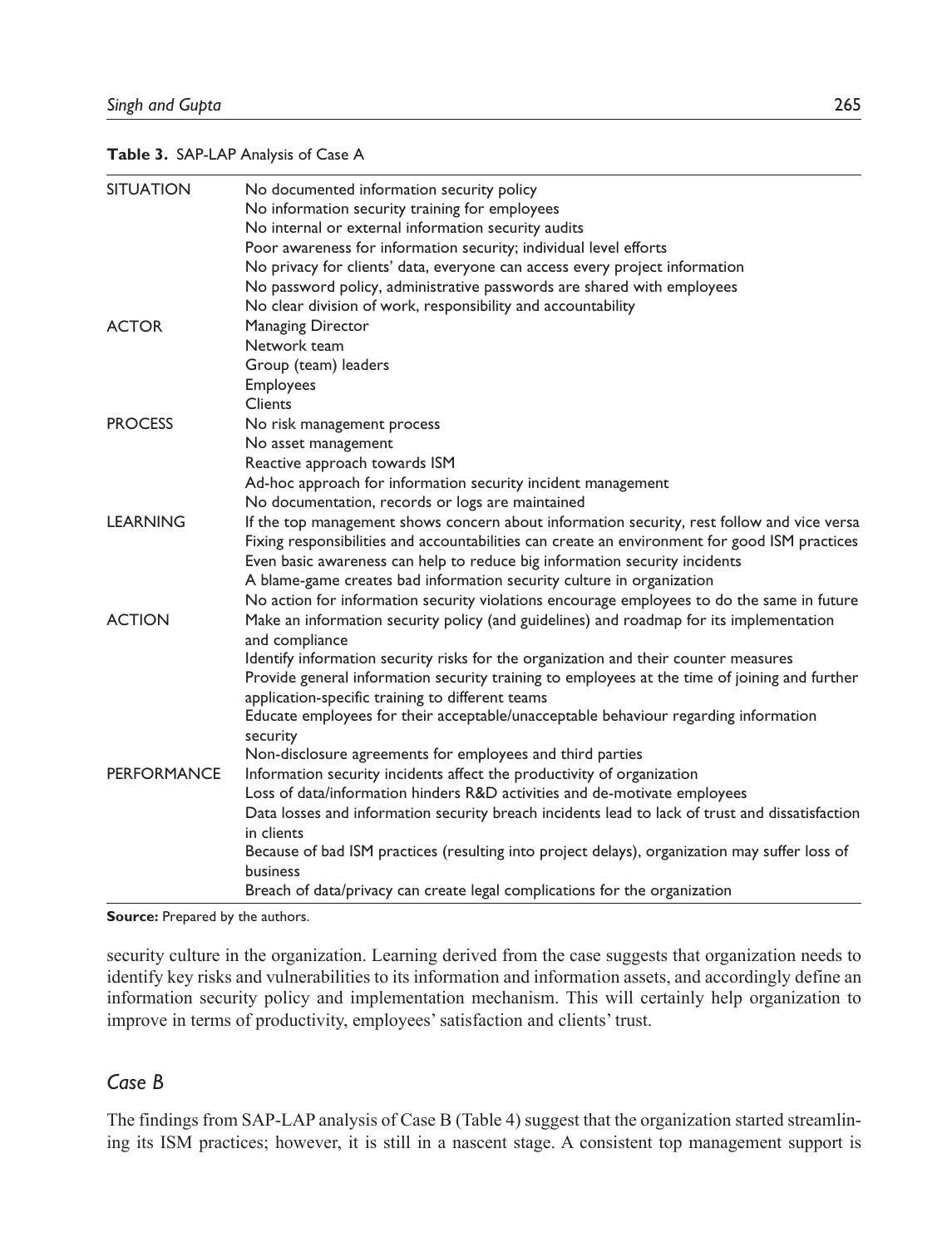## **Table 4.** SAP-LAP Analysis of Case B

| <b>SITUATION</b>   | Information security has given a tertiary level priority                                       |
|--------------------|------------------------------------------------------------------------------------------------|
|                    | Top management shows the support, but it is not consistent                                     |
|                    | Recently released information security policy                                                  |
|                    | Lack of resources (budget and skilled manpower)                                                |
|                    | Reactive approach most of the time                                                             |
|                    | Information security awareness among employees: 50-50                                          |
|                    | Management feels that 'security is actually a hindrance to the performance'                    |
| <b>ACTOR</b>       | Top management (Board)                                                                         |
|                    | Chief information security officer and two team members                                        |
|                    | Group-wise information security representatives                                                |
|                    | Network team (to manage IT infrastructure)                                                     |
|                    | CERT-In, STQC, ISACA (for conducting training programmes and audit)                            |
|                    | Vendors and contract employees                                                                 |
|                    | Clients/customers                                                                              |
|                    | <b>Employees</b>                                                                               |
| <b>PROCESS</b>     | First internal information security audit conducted recently                                   |
|                    | Periodic general information security awareness training and specific area-related training    |
|                    | Monthly internal workshop for sharing groups' information security experience                  |
|                    | No risk management process, based on efforts of individuals and group head                     |
|                    | Network logs are generated and monitored on daily basis                                        |
|                    | Asset classification based on risk, chances of occurrence and cost of recovery                 |
| <b>LEARNING</b>    | Internal threats (ignorance, carelessness and malicious intent) are as challenging as external |
|                    | threats                                                                                        |
|                    | Internal information security audit has revealed vulnerabilities in the system                 |
|                    | Building an information security culture is must for good ISM practices in organization        |
|                    | As the top manager feels about information security, the whole group follows the same          |
| <b>ACTION</b>      | Specialized training according to the specific job requirement                                 |
|                    | Declaration from all the employees that they have read and understood the information          |
|                    | security policy and guidelines                                                                 |
|                    | Creation of an information security forum for management and employees                         |
|                    | Building information security into operational systems                                         |
|                    | ISO/IEC 27001 ISM certification for data centre                                                |
|                    | Implementation of a single ID authentication system                                            |
|                    | A disaster recovery site to ensure business continuity                                         |
| <b>PERFORMANCE</b> | Top management needs to give more priority to information security issues of the               |
|                    | organization                                                                                   |
|                    | Availability of required resources in terms of budget and manpower to streamline various       |
|                    | ISM functions in the organization                                                              |
|                    | A defined risk assessment and management plan to ensure the protection of organizational       |
|                    | information assets against internal and external threats                                       |
|                    | Compliance enforcement for organizational information security policies and guidelines to      |
|                    | build an information security informed workforce                                               |

**Source:** Prepared by the authors.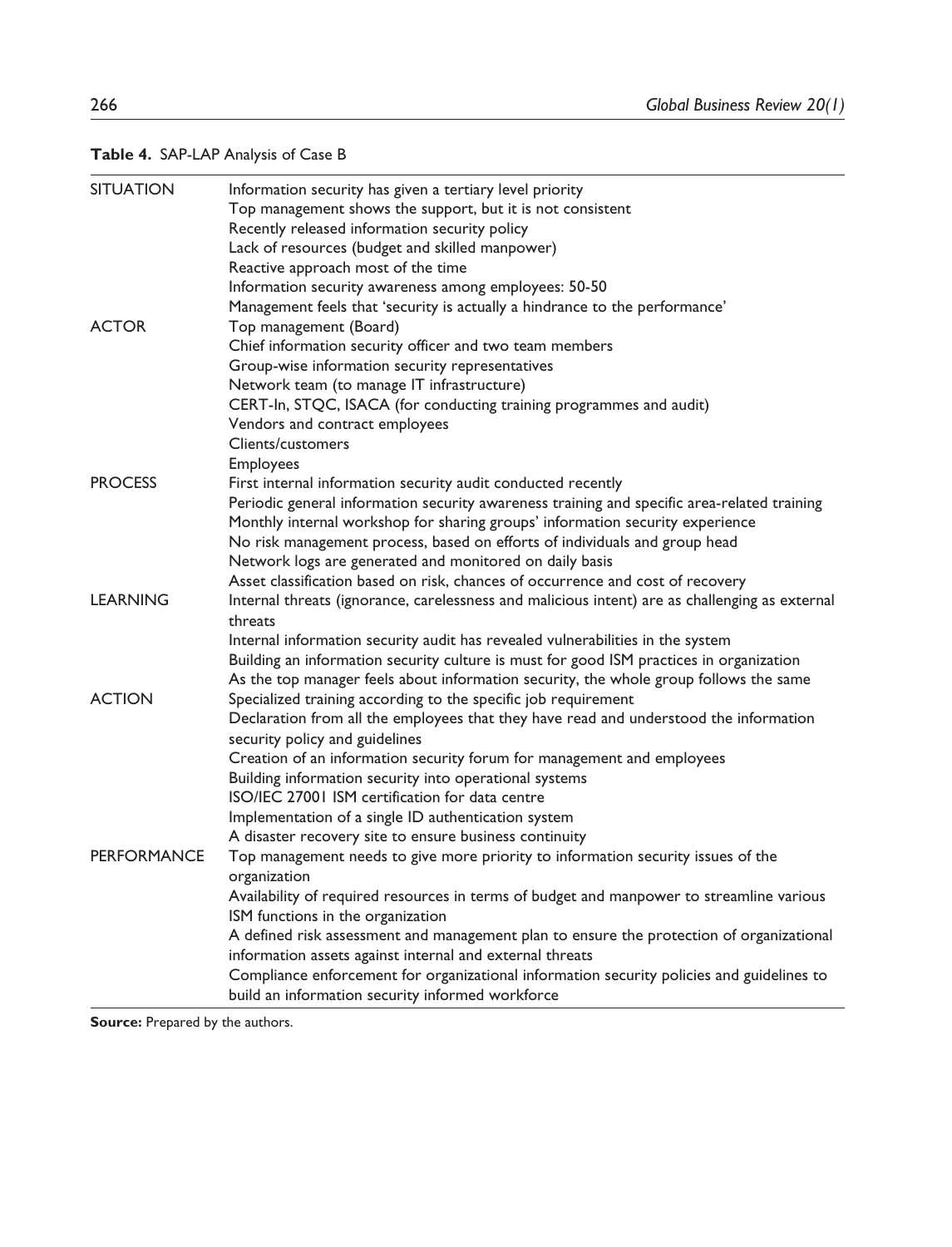essential to gradually take it to a mature level. Moreover, a regular monitoring is essential to improve the level of information security compliance among employees in the organization.

## **Discussion**

Fast pacing technological advancements provide new and innovative ways to businesses to conduct their daily operations, such as collaboration, coordination, product/service—design, development and delivery, and providing alternate ways to connect and communicate with different stakeholders. In this pursuit, modern day organizations have become over dependent on IT/ICT for their various business functions. In case of some businesses, it has become nearly impossible to conduct daily operations without proper functioning of their information systems. In such a scenario, protecting business information and related assets from external as well as internal threats have become a matter of paramount importance for organizations. To deal with this situation, on one hand, organizations are relying more and more on the usage of advance technological solutions, the management issues are often overlooked (Pricewaterhouse Coopers, 2012).

As evident from the cases, it is the responsibility of board and top management to design and develop information security strategy in accordance to the business objectives of company. Aligning information security goals to the business objectives of the organization is the key to success of organizational information security strategy (Kayworth & Whitten, 2010). Having a comprehensive information security policy is the first step towards this direction. As reflected from Case A, in absence of any information security policy (and guidelines), there are no clearly defined roles, responsibilities and accountabilities towards organizational information and information asset, making them prone to information security risks and threats. It is the responsibility of management to make employees aware of the policies, guidelines, risks and countermeasures through regular training and awareness programmes (Abouzeedan & Busler, 2006). Once the policy is in place, employees need to be educated on their acceptable behaviour towards organizational information systems. Monitoring compliance to organizational information security policies and guidelines through periodic internal as well as external audits gives confidence to the management and also indicates the areas of improvement. Without compliance monitoring, it is hard to assess the current status of the maturity of organizational ISM practices (Kankanhalli et al., 2003), as also evident in case of Case B. It is essential to provide a platform to share the good practices within various teams or groups inside the organization. This helps in peer learning and sharing of best practices across organization and helps in building a security culture (Zakaria, 2004).

In a fast-changing threat scenario, organizations need to be dynamic and up-to-date with the current industry standards and ISM best practices. Again this is the responsibility of board and top executives to draw an organization-wide information security and risk management plan that spans across strategic, tactical and operational levels. Top management support (for budget and man power) is crucial along with regular monitoring and review of organizational ISM practices (Eloff & Eloff, 2005). Organizations need a clearly defined disaster recovery and business continuity plan, discussed with all relevant stakeholders, for incident management. In addition to this, employees need to be made aware and educated about the action plan in case of any information security breach incident. Mostly, organizations are reactive to such cases rather than being proactive, evident from Cases A and B. Such incidents can result into loss of business information and productivity impacting organization's relationship with clients and its repute. Post-incident analysis—identifying vulnerabilities, fixing accountabilities and making suitable changes in policies and processes—plays a vital role for future preparedness (Ahmad, Maynard  $\&$ Shanks, 2015).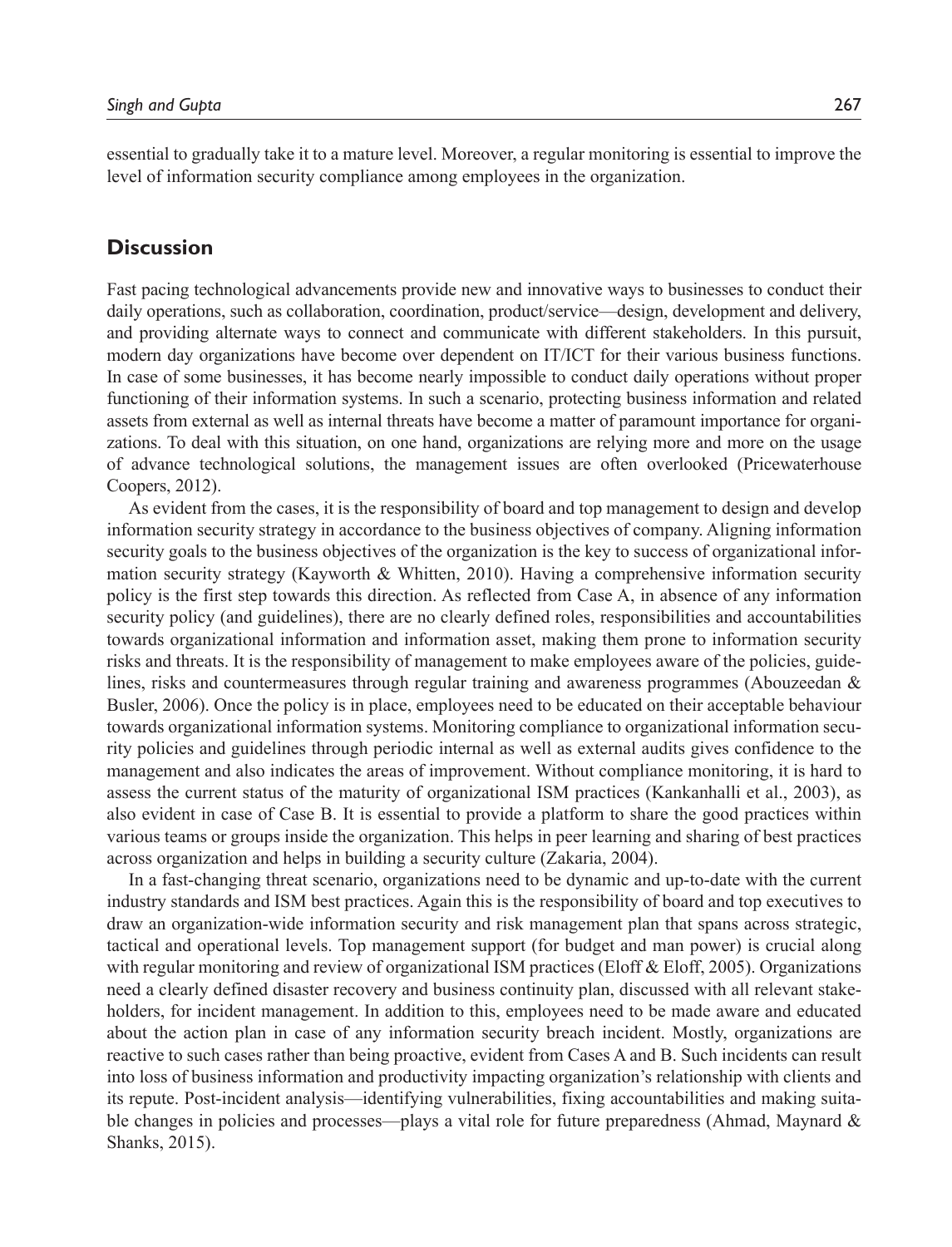# **Conclusion**

The present study adopts a qualitative research approach to understand and examine the ISM practices of two IT—development and services companies in India. Semi-structured interviews and descriptive analysis methodology followed by SAP-LAP method of inquiry have been used to analyse the cases under study. Findings of the study are limited to the two case organizations under study and cannot be generalized. However, this can be useful for organizations like in domain with similar nature of work or functions. Further, similar studies can be conducted for organizations from across different industries/ sectors. It would be interesting to see the effect of *industry type* and *organization size* on the varying nature of information security practices. As an extension of this study, linkages among various ISM factors can be identified to explore their causal relationships among each other. Further, this may help to develop an organizational ISM framework which can be useful for practitioners to prioritize various organizational ISM practices.

# **Annexure**

# *ISM Questionnaire Template*

## **1 Information Security Requirements**

- **1.1** Do you think that information is a critical important business asset for your organization?
- **1.2** For what purposes Information Security (IS) is important? For what reasons; e.g. operations, intellectual property, etc.?
- **1.3** At what level, an IS breach incident can affect the business activities of the organization (e.g. impact on certain operations or overall business, etc.)?

### **2 Top Management Support**

- **2.1** Is the top management concerned and shows support for IS requirements and activities of the organization? If yes, how?
- **2.2** Are the required resources (budget, manpower, technology) made available to fulfil organization's security requirements?

## **3 Information Security Policy**

- **3.1** Does the organization has an IS policy? If yes, specific or as part of IT policy?
- **3.2** Does the IS policy specify roles and responsibility of employees (e.g. accountability)?
- **3.3** Is the organization's IS policy been regularly reviewed for effectiveness and completeness? If yes, by whom, what is the procedure for it?
- **3.4** Does the organization has an IS policy for contractors/third party vendors?

### **4 Information Security Training**

- **4.1** Does the organization conduct IS training for employees? If yes, by whom, and how frequently?
- **4.2** Are the training programmes useful, up-to-date and cover specific job requirements of employees?
- **4.3** Does the organization has a dedicated IS steering committee responsible for IS training of employees? If yes, who are the members and what are their roles?

### **5 Information Security Awareness**

- **5.1** Are IS objectives, policies, risks, roles and responsibilities communicated and discussed with employees? If yes, what are the ways of communication?
- **5.2** Are employees been educated on their acceptable behaviour? Are penalties and legal consequences of non-compliance discussed with employees?
- **5.3** Is there an IS advisor to coordinate various ISM activities?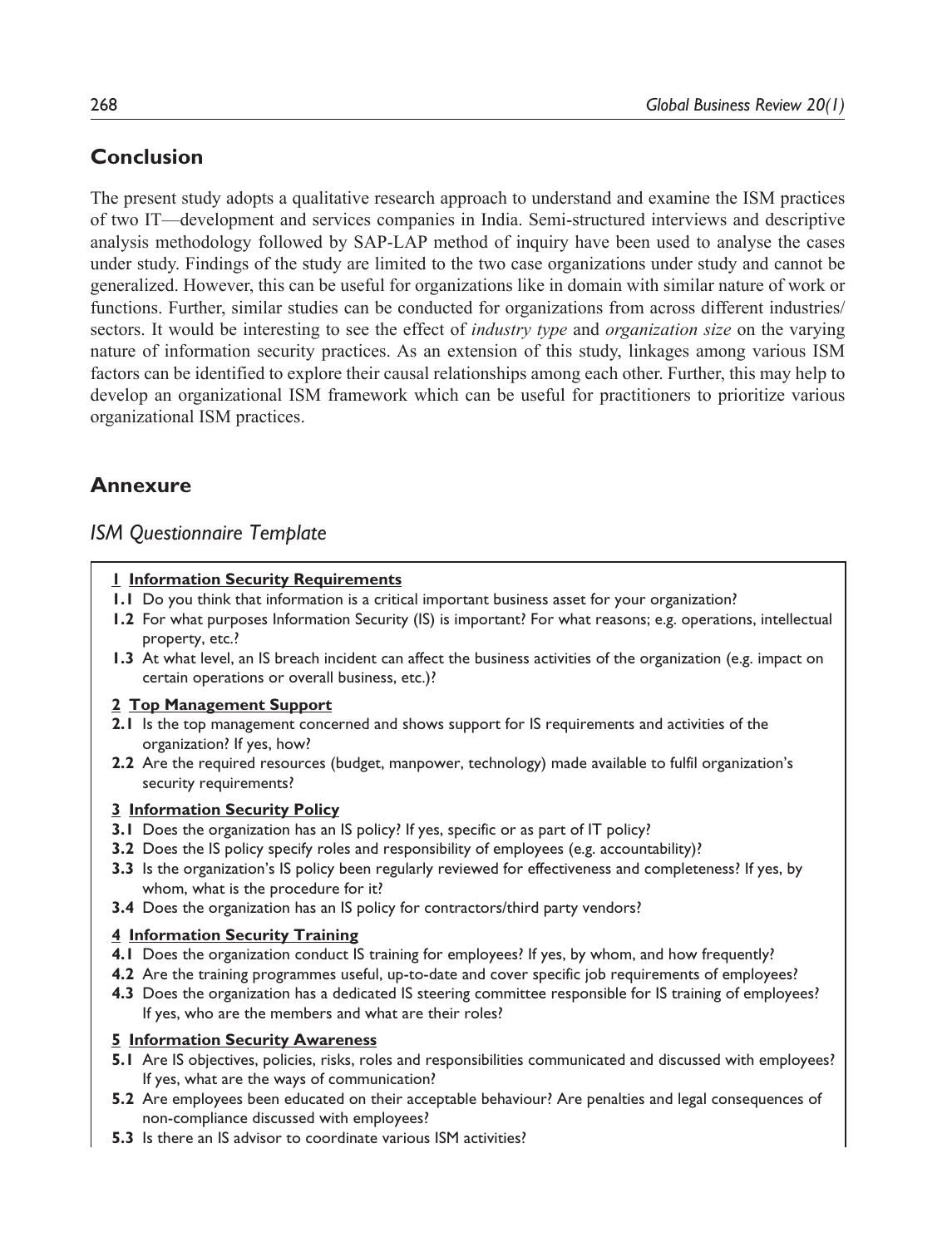#### **6 Information Security Culture**

- **6.1** Do employees see and practice IS as a part of their job or it is an additional burden that hinders their work?
- **6.2** Does the organization has some formal procedures to build IS into operational systems?
- **6.3** Does the organization have any forum to discuss and resolve employees' IS concerns/issues and give management direction and support?

#### **7 Information Security Audit**

- **7.1** Is there a process for monitoring and making logs of access record of the critical systems/applications?
- **7.2** Does the organization has a process to review the compliance of its information system with organizational IS policies and guidelines?
- **7.3** Does the organization conduct internal IS audits? If yes, what are the roles, processes, structure of audit team, and frequency of such audits?
- **7.4** Does the organization conduct external IS audits by an independent third party? If yes, how frequently?

#### **8 Information Security Management Best Practices**

- **8.1** Does the organization has an IS risk management plan (to identify, assess and review risks, and archive the action taken)?
- **8.2** How does the organization protect its software, hardware, and information against virus, malware and cyber-attacks?
- **8.3** Tell about IS good practices of your organization (e.g. security measures for e-commerce, shred sensitive documents which is no longer needed, back-ups of critical information and databases, password policy, etc.)?

#### **9 Asset Management**

- **9.1** Does the organization have an information asset classification system (based on ownership, level of confidentiality, etc.)?
- **9.2** Does the organization make an effort to determine the critical risks of its information assets?
- **9.3** Does the organization have a physical access security control mechanism (e.g. security check at entrance, controlling access to secured/restricted areas)?
- **9.4** Does the organization has an access control mechanism for IT systems and services (e.g. authentication check, access rights, privilege levels, account creation/deletion rules, and authentication for external connections)?

#### **10 Information Security Incident Management**

- **10.1** What risk mitigation techniques organization follows to secure its information assets?
- **10.2** What steps to take to respond to an IS incident (e.g. reporting, actions, roles, documentation, review, suitable changes in policies and guidelines, etc.)?
- **10.3** Does the organization have a business continuity and disaster recovery plan to ensure speedy resumption of its essential operations?

#### **11 Information Security Regulations Compliance**

- **11.1** Does the organization have a mechanism to comply with software licenses? How does it prohibit the use of unauthorized software?
- **11.2** Does the organization comply with any international ISM standards e.g. ISO/IEC 27001, COBIT, etc. or have any such IS certification?
- **11.3** How the organization protects privacy of data/information of its employees/clients? Are the nondisclosure-agreements discussed and signed with employees/contract persons?

### **12 Information Security Management Effectiveness**

- **12.1** Do you think organization's IS policies and guidelines are effective? If no, suggest drawbacks and areas of improvement?
- **12.2** Do you think organization follow adequate processes to operationally enforce IS policies/guidelines? If no, suggest drawbacks and areas of improvement?
- **12.3** Is there a process to review organization's IS policies, guidelines and procedures? What events cause a change/update in current IS practices of the organization?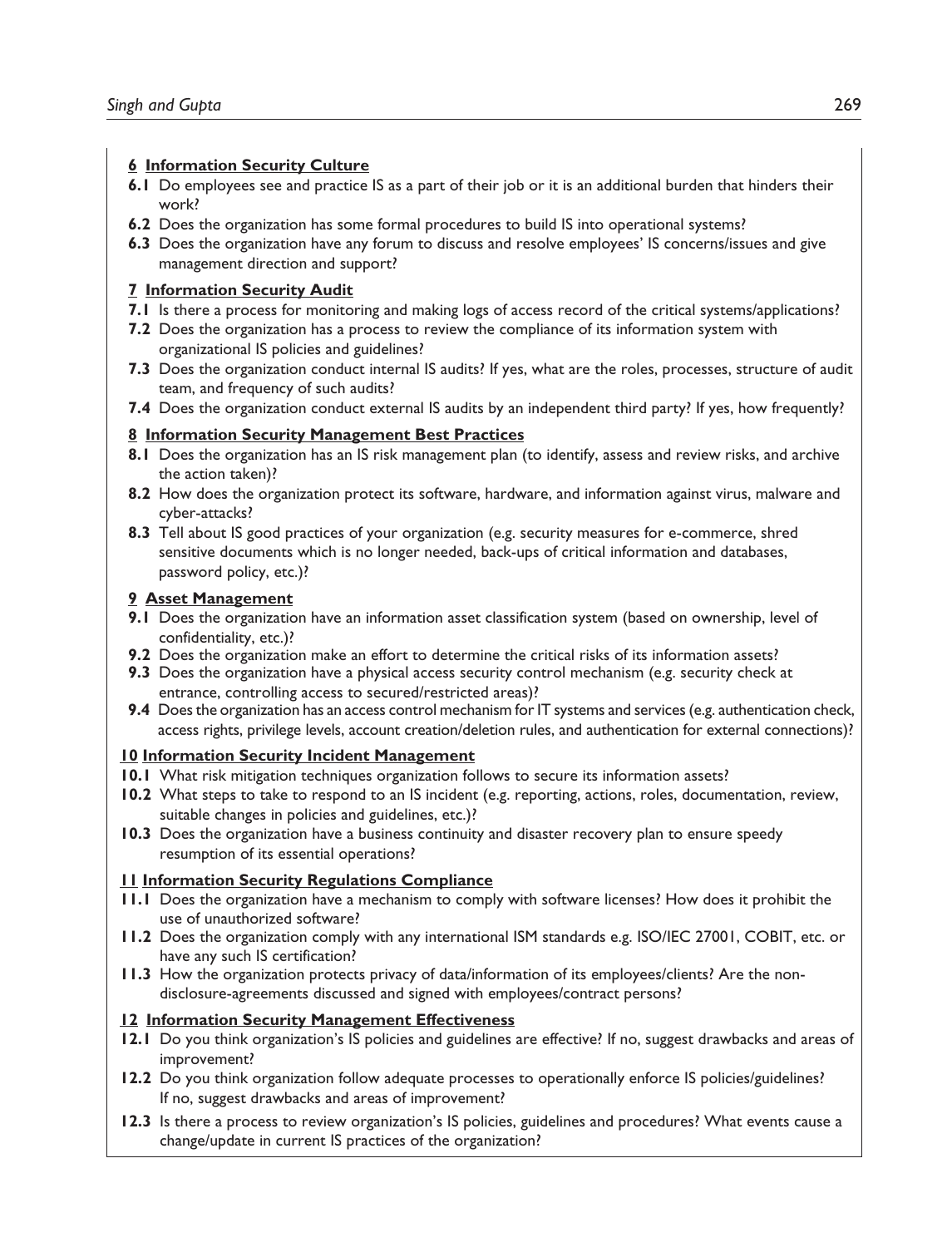#### **Acknowledgement**

The authors are grateful to the anonymous referees of the journal for their extremely useful suggestions to improve the quality of the article. Usual disclaimers apply.

#### **References**

- Abouzeedan, A., & Busler, M. (2006). Information technology (IT) and small and medium-sized enterprises (SMEs) management: The concept of 'firm impact sphere'. *Global Business Review*, *7*(2), 243–257.
- Ahmad, A., Maynard, S. B., & Shanks, G. (2015). A case analysis of information systems and security incident responses. *International Journal of Information Management*, *35*(6), 717–723.
- Alexandrova, M. (2015). Risk factors in IT outsourcing partnerships: Vendors' perspective. *Global Business Review*, *16*(5), 747–759.
- Ashenden, D. (2008). Information security management: A human challenge? *Information Security Technical Report*, *13*(4), 195–201.
- Babbie, E. (2004). *The practice of social research*. Belmont, CA: Wadsworth/Thomson, Inc.
- Bulgurcu, B., Cavusoglu, H., & Benbasat, I. (2010). Information security policy compliance: An empirical study of rationality based beliefs and information security awareness. *MIS Quarterly*, *34*(3), 523–548.
- Creswell, J. W. (1994). *Research design—Qualitative and quantitative approaches.* London, UK: SAGE.
- Dhillon, G., Syed, R., & Pedron, C. (2016). Interpreting information security culture: An organizational transformation case study. *Computers & Security*, *56*(February), 63–69.
- Doughty, K. (2003). Implementing enterprise security: A case study. *Computers & Security*, *22*(2), 99–114.
- Eloff, J. H. P., & Eloff, M. M. (2005). Information security architecture. *Computer Fraud & Security*, *2005*(11),  $10-16$ .
- Ernst & Young. (2010). *Borderless security: Global information security survey*. Retrieved 22 March 2015, from http://www.ey.com/Publication/vwLUAssets/Global\_information\_security\_survey\_2010\_advisory/\$FILE/ GISS%20report\_final.pdf
- Furnell, S. M., Gennatou, M., & Dowland, P. S. (2002). A prototype tool for information security awareness and training. *Logistics Information Management*, *15*(5–6), 352–357.
- Harnesk, D., & Lindstrom, J. (2011). Shaping security behaviour through discipline & agility: Implications for information security management. *Information Management & Computer Security*, *19*(4), 262–276.
- Hong, K., Chi, Y., Chao, L., & Tang, J. (2006). An empirical study of information security policy on information security elevation on Taiwan. *Information Management & Computer Security*, *14*(2), 104–115.
- Husain, Z., Sushil, & Pathak, R.D. (2002). A technology management perspective on collaborations in Indian automobiles industry: A case study. *Journal of Engineering Technology Management*, *19*(2), 167–201.
- ISO/IEC 27002:2005. (2005). *Information Technology—Security techniques—Code of practice for information security management*. Geneva, Switzerland: International Organization for Standardization.
- Kak, A. (2004). Strategic management, core competence and flexibility: Learning issues for select pharmaceutical organizations. *Global Journal of Flexible Systems Management*, *5*(4), 1–16.
- Kankanhalli, A., Teo, H. K., Tan, B. C. Y., & Wei, K. K. (2003). An integrative study of information systems security effectiveness. *International Journal of Information Management*, *23*(2), 139–154.
- Kayworth, T., & Whitten, D. (2010). Effective information security requires a balance of social and technology factors. *MIS Quarterly Executive*, *9*(3), 163–175.
- Khalfan, A. M. (2004). Information security considerations in IS/IT outsourcing projects: A descriptive case study of two sectors. *International Journal of Information Management*, *24*(1), 29–42.
- Knapp, K. J., Marshall, T. E., Rainer, R. K., & Morrow, D. W. (2006). The top information security issues facing organizations: What can government do to help? *Information Security and Risk Management*, *34*(4), 1–10.
- Ma, Q., Schmidth, M. B., & Pearson, J. M. (2009). An integrated framework of information security management. *Review of Business*, *30*(1), 58–69.
- Moulton, R., & Coles, R. S. (2003). Applying information security governance. *Computers & Security*, *22*(7), 580–584.